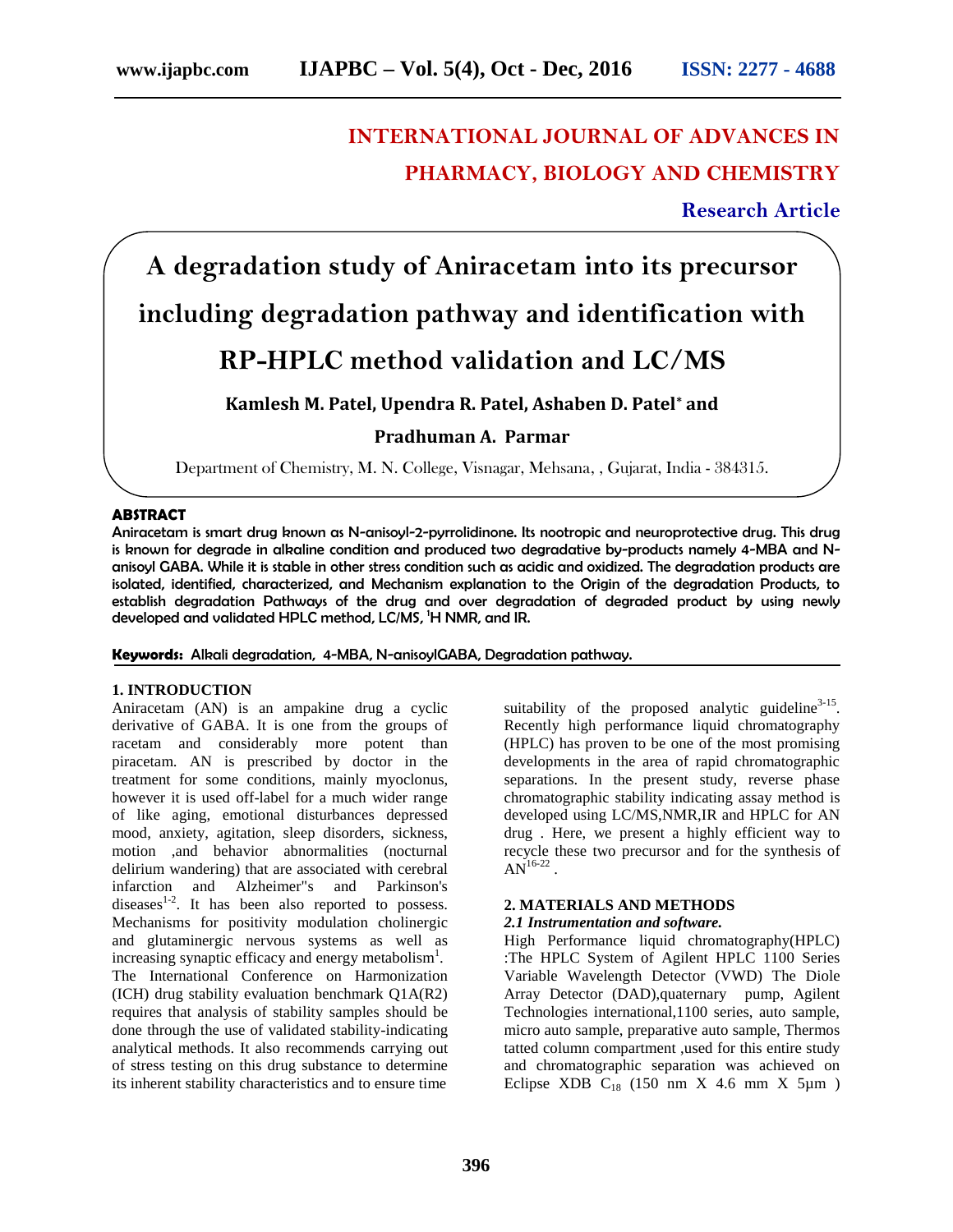column as stationary phase with binary gradient mode.

LC/Mass Spectrometry (LC/MS): HPLC-MS studies were carried out on a system in which HPLC was spectrometer manufactured by Waters .The accurate mass and composition for the precursor ions and the fragment ions were calculated using the Mass Lynx V 4.1 software incorporated in the instrument.

**Nuclear Magnetic Resonance Spectroscopy:** NMR was carried out using a Bruker Spectrospin 400MHz manufactured Bruker (Canton Massachusetts, USA).<br><sup>1</sup>H NMR Spectra of Degradation product was recorded using dimethyl sulfoxide (DMSO- $d_6$ ) as a dissolving solvent. TMS as an internal standard, Chemical shifts are reported as  $\delta$ /ppm units.

**Infrared spectroscopy:** The IR spectra of degradation product were obtained using manufactured Bruker FT/IR- ALPHA-T sr.no 200196 Plus FTIR spectrophotometer. The sample was prepared with KBr (Merck) which was dried in a hot air oven for 40 minutes before preparing samples. Melting ranges of the sample were determination on an VEEGO Model VMP-DS digital melting point instrument.

The other instruments used for data generation of degraded products were Analytical balance, digital pH meter and water bath.

#### *2.2 Chemicals and reagents*

The API of AN (99.9% pure) 1000mg was purchased from market. HPLC grade acetonitrile (SD fine limited). Analytical grade hydrochloric acid, sodium hydroxide flakes, hydrogen peroxide. Milli-Q Water purchased from market..

*2.3 Details of Method Chromatographic conditions:* Reversed Phase High Performance liquid chromatography method with UV detection separation was achieved on zorbox Agilent Eclipsc  $XDB$  column  $c_{18}(150$  nm $\times$  4.6 mm $\times$ 5µm) as stationary phase with binary gradient mode solvent phase A as composed of  $H_3PO_4$ (ortho phosphoric acid ) buffer ( $pH = 2$ , 0.02M) and phase B as acetonitrile, The flow rate of the mobile phase was 1.0 mL/min and the total elution time including the column re-equilibration was approximately 35 min. The UV detection wavelength was 215nm, injection volume was 10µL and experiments were conducted at 30 °C temperature, gradient elution of mobile phase (A%: B% to min.)80:20 to 0.01-10, 70:30 to 10-20, 30:70 to 20-30, has been used for HPLC analysis for forced degradation study in Acidic, Basic, and oxidative condition .

#### *2.4 Preparation of solutions:*

Specificity solution for  $t_R$  confirmation and System suitability solution :Accurately weighted 10mg of AN is transferred into a three different 100 mL volumetric flask, added about 50 mL of diluent and sonicate to dissolve the content. Makeup the volume up to the mark with diluent and mix. Concentration of AN (100µg/mL,100ppm) and same condition for preparation of test solution. The chromatogram show in figure 1.

#### *2.5 Method Validation*

Method Validation of the developed method for the determination of AN is performed according to the ICH guidelines "Validation of analytical procedures: text and Methodology  $Q2(R1)^{n-21-25}$  with standards API thus system suitability along with method selectivity, specificity , linearity, range, precision (repeatability) and intermediate precision, accuracy, limits of detection and quantification.

#### *2.6 Forced Degradation Study:*

Acid degradation: Accurately weighted 25mg of test sample AN is transferred into 50 mL volumetric flask, added about 5 mL of 5N hydrochloric acid solution 10mL diluent and sonicate to dissolve the content. Makeup the volume up to the mark with diluent and mix. Concentration of AN  $(500\mu g/mL, 500ppm)$ . Heat it at  $60^{\circ}$ C on water bath for 1 hr, cool it at RT and adjust the pH 7.0 with of 5N sodium hydroxide solution. The chromatogram show in figure 1.

Alkali degradation: Accurately weighted 25mg of test sample AN is transferred into 50 mL volumetric flask, added about 5 mL of 5N sodium hydroxide solution 10mL diluent and sonicate to dissolve the content. Make the volume up to the mark with diluent mix. Concentration of AN  $(500\mu g/mL, 500ppm)$ . Heat it at  $60^{\circ}$ C on water bath for 1 hr, cool it at RT and adjust the pH 7.0 with of 5N hydrochloric acid solution. The chromatogram show in figure 1.

Oxidative degradation : Accurately weighted 25mg of test sample AN is transferred into 50 mL volumetric flask, added about 5 mL of 10% hydrogen peroxide solution and 10mL diluent and sonicate to dissolve the content. Makeup the volume up to the mark with diluent and mix. Concentration of AN  $(500\mu)$ g/mL,500ppm). Heat it at  $60^{\circ}$ C on water bath for 1 hr, cool it at RT . The chromatogram show in figure 1.

#### *2.7 Isolation and Characterization of Degradation Product*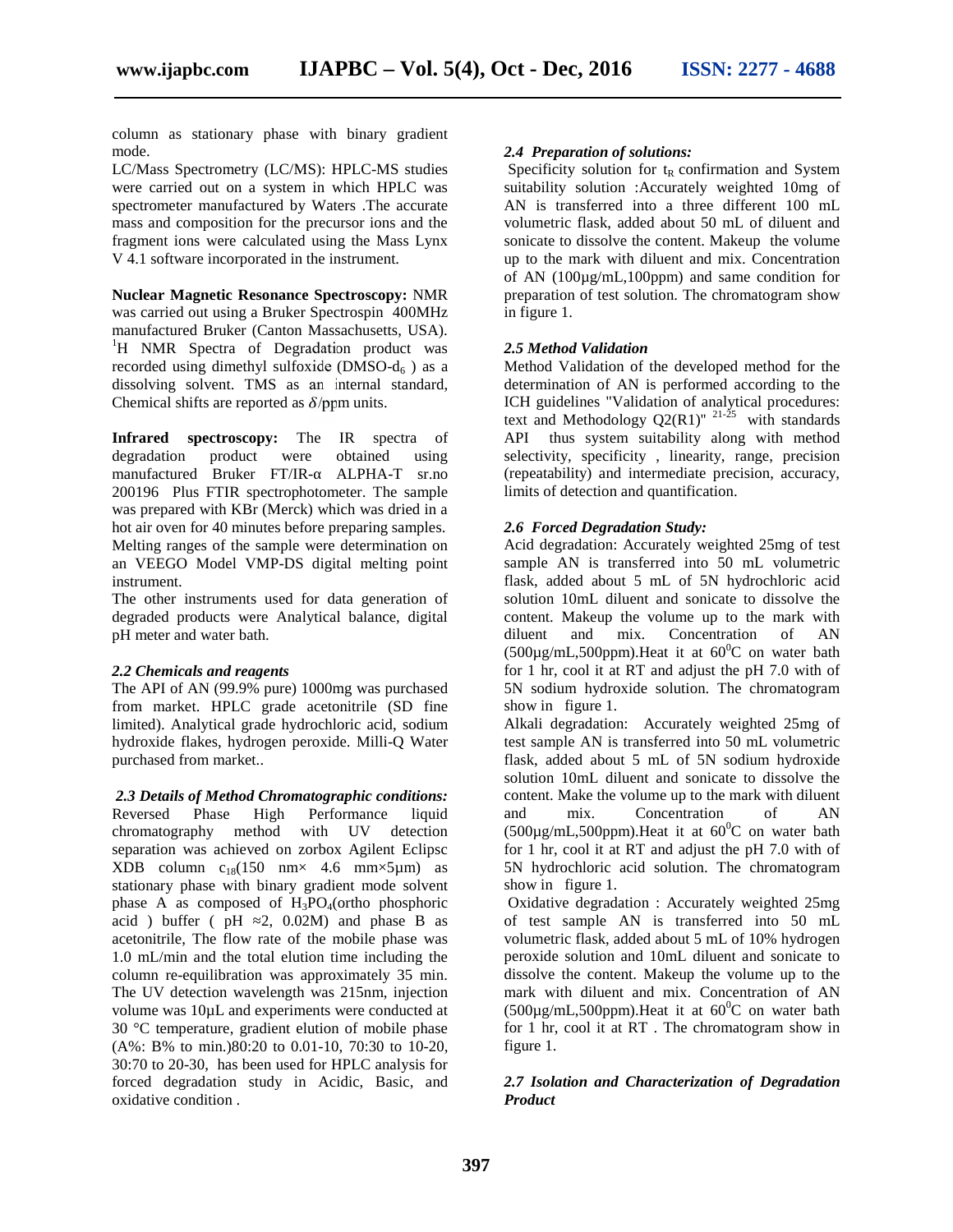As the drug degraded under alkaline condition to give two degradation product, it has been crucial to isolated and characterized . The amount of 500 mg of the drug was dissolved in 100ml of 1N NaoH to obtain a 5 mg/ml solution. Drug sample was at  $60^{\circ}$  C  $\qquad\qquad$  (Ta for 2 hrs under the stringent monitoring with thin layer chromatography. Degradation product was is generated (monitored by TLC data show in supporting material) appearing that turned prominent and completes the reaction later. The formed complete degradation product of the AN was confirmed by the TLC and cool the mass to RT the resultant solution was neutralized with HCL acid to give a precipitated product 01. The product 01 was filtrated washed with D.M Water and dried . Collect the precipitate of degradation Product 01 . Collected mother liquor is cooled to  $0^0$  to  $5^0$  to give a precipitated degradation product 02 . The degraded product 02 was filtrated washed with chilled D.M Water and dried . Collected the precipitate of degradation product 02 and product 01 appearance and physical state to crystalline powder and solid check melting point, subjected to HPLC, LC-MS/MS, IR, and  $^{-1}$  H NMR for structural identification. The structure elucidation of both the degradation product 01 and degradation product 02 was achieved with the systematic mass fragmention, $<sup>1</sup>$  H NMR spectra, FT-</sup>  $IR^{23-27}$ .

#### **3.RESULTS AND DISCUSSION**

#### 3*.1 HPLC Studies on the Stressed Solutions*

The forced -degradation study shows that AN is under stress condition. AN did not degrade under acid, oxidative , stress conditions a mixture of solution, which it degraded under Alkali stress condition and only two degradation product was formed. The specificity and selectivity of the method with the samples under these stresses were demonstrated through the evolution of retention <sup>1</sup>HNMR spectra Data times( $t_R$ ),retention factor ( $Rt_R$ ), resolution( $R_s$ ), and purity data for all peaks in the chromatograms. The  $t_R$  $R_s$  and  $Rt_R$  of this drug and degradation product show are tabled in Table.1

This drug and degradation products carry the notations degradation product 01, degradation product 02 and AN in accordance with the sequence in which the peaks appeared from left to right on HPLC chromatogram (mixture of stressed sample) (Figure1) High performance liquid chromatography very useful and easy available category of separation technique based upon well-established principles of liquid chromatography, which utilized Reversed Phase High Performance liquid chromatography method for mobile phase. These mobile phase gradient to affect dramatic increase in resolution,

sensitivity and speed of analysis. Method validation includes several parameters have been performed systematically on HPLC instruments as per ICH guidelines  $Q2A^{24-25}$ . HPLC results show are tabled in (Table 2, Table 3).

#### *3.2 HPLC-MS/MS studies on forced decomposition samples of AN.*

The degradation product in chromatogram were present in the total- ion chromatogram, recorded by using the method. the mass spectrum of the drug. The observed  $m/z$  values for ion peak  $[M+H]$ <sup>+</sup> and considerable fragments of the drug is 220.39 and its degradation product is 237.8,152.8,219.8. of these, peak I and peck II(degradation product 02, degradation product 01) was found to be degraded products and peak III is of AN . According to the m/z values and fragmentation pattern, the structures for degradation products could be proposed The spectrum of the above given data is shown in Figure 2.

#### *3.3 IR Spectrum AND <sup>1</sup> H NMR spectra Data Degradation Product 01*

IR  $(KBr)$ , v  $(cm^{-1}: 1684(C=O \text{ stretching})$  and 2982(COO-H stretching). The spectrum of the above given data is shown in figure 3,and supporting material .

#### **Degradation Product 02**

IR  $(KBr)$ , v (cm<sup>-1</sup>: CO-NH stretching), 2927(COO-H stretching) and 3318(NH stretching). The spectrum of the above given data is shown in figure 3,and supporting material.

The obtained IR spectrum of degradation product are shown in figure 3, which also facilitate for the confirmation of degradant i.e , Degradation product 01 = 4-MBA. Degradation product 02 = NAG. The melting point, IR spectrum, Mass data, appearance and physical state are show are tabled in Table 4.

#### **Degradation Product 01**

 ${}^{1}$ H NMR, 400 MHz, (ppm):3.829(s,3H of CH3),7.03(d,2H of CH),7.98(d,2H of CH),12.627(s,1H of OH).The spectrum of the above given data is shown in figure 3,and supporting material .

#### **Degradation Product 02**

H NMR,  $400$  MHz,  $(ppm):1.74(t,2H)$  of  $CH<sub>2</sub>$ ),2.50(p,2H of  $CH<sub>2</sub>$ ), 3.25(t,2H of  $CH<sub>2</sub>$ ), 3.805(s,3H of CH3), 7.03(d,2H of CH),7.90(d,2H of CH),8.332(s,1H of NH),12.627(s,1H of OH).The spectrum of the above given data is shown in figure 3, show are tabled in Table 5 and supporting material.

We had also check the thermal and UV stress conditions also had been checked for degradation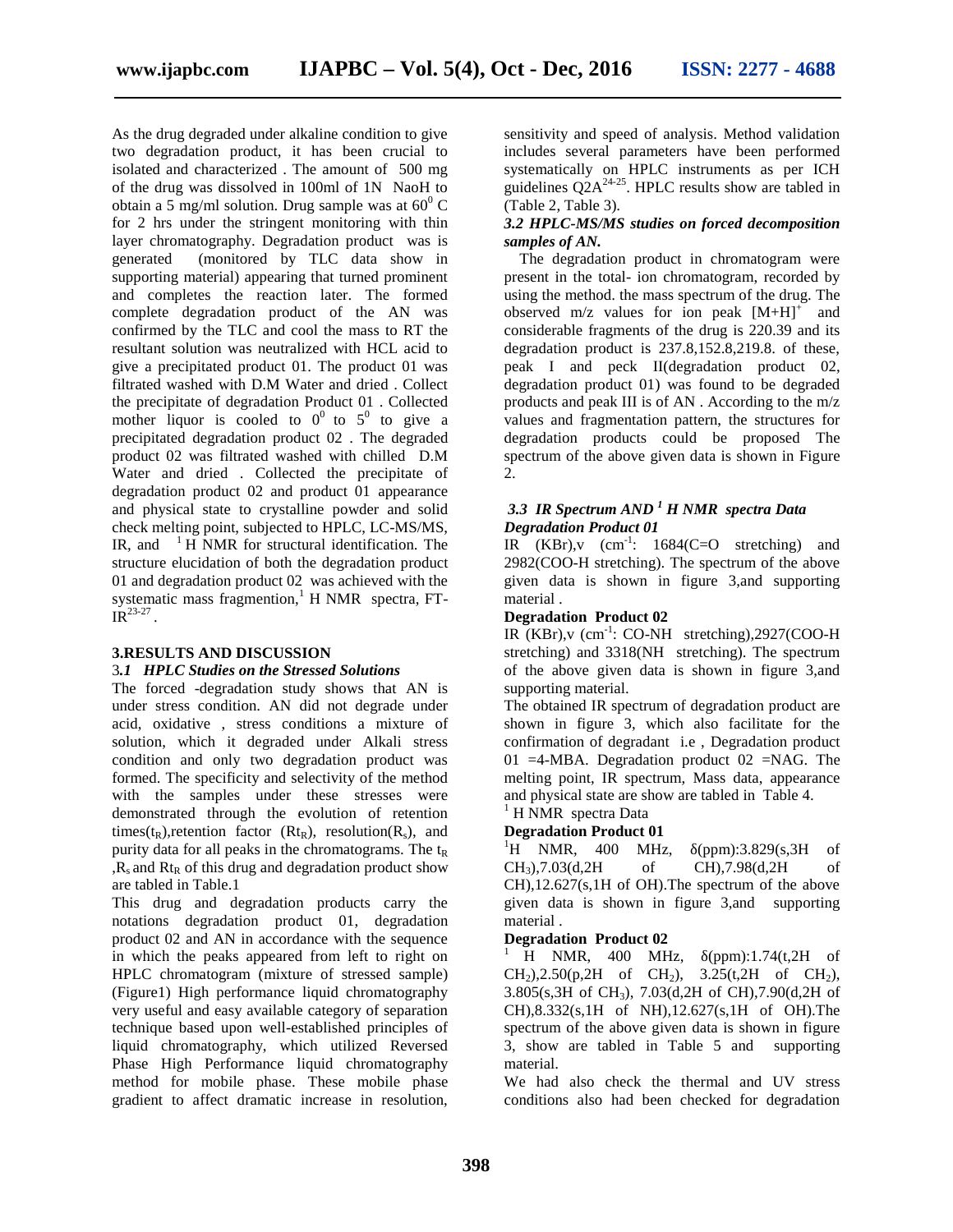study of AN. No degradation was observed by thermal and UV Stress condition data mentioned in supporting material.

3.4 Mechanism explanation to the origin of the degradation Products to establish degradation pathways of the drug and over degradation of degraded product.

The accurate mass of degradation product 01 product m/z  $152.8(+ESI)$  was 67.0 lower than the drug 219.8 The accurate mass of degradation product 02 m/z 237.8 (+ESI) was 18.0 higher than the drug 219.8. This clearly indicated addition of  $H_2O$  molecule to the drug. As the application of nitrogen rule and proposed the presence of even nitrogen ie,  $C_{12}H_{15}NO_4$  (Theoretical mass 237.10) as the most probable molecular formula. Degradation product 02 is generated from the drug by simple amide hydrolysis in basic condition. Since degradation product 02 was formed in basic. It was observed that AN undergoes base hydrolysis. Degradation study of product 01 using aqueous 1N NaOH solution .The mechanism is operated by hydrolysis. The hydroxyl group (-OH) of NaOH attacks an electrophilic carbon of >C=O group which an removal of tertiary nitrogen gives 4-MBA and PD as by products. Degradation study of product 02 using aqueous 1N PD: NaOH solution . The mechanism is operated by API: hydrolysis. The hydroxyl group (OH) of NaOH ICH: attacks an electrophilic carbon of >N-C=O which as rearrangement gives carbonial. This carbonial abstract proton from water to give NAG. The established over degradation of NAG to 4-MBA was also observed in alkali condition. Degradation Rt<sub>R:</sub> pathway of AN is shown in figure 4. The isolated  $R_{S}$ . degradation products are subjected to Mass studies to obtain their accurate mass fragment patterns. Which help to design tentative structure of degradation products which are confirmed by  ${}^{1}H$  NMR and IR on the basis of results complete degradation path for AN has been established. We have also performed.

#### **4. CONCLUSION**

It is concluded that AN degrade in to its precursor by alkali degradation condition. We had identified and characterized these degradation products by IR,LC- MS, <sup>1</sup>H NMR and also analyzed by newly developed and validated HPLC method. This HPLC method is

useful for routine analysis of AN and its related substance. The alkali degradation of AN is described and to established degradation pathways of the drug. The degraded product can used for the preparation of AN and similar structure products. Indirectly, the study highlights the benefit of the use of ICH stress testing approach in the establishment of complete degradation pathways of drugs. It is hoped that this report on stability indicating method and degradation route of AN would be helpful for the multiple generic producers of the drug throughout the world by preserving them from repetition of same studies.

#### **ACKNOWLEDGEMENTS**

The authors are grateful to the manager of Advance Analytical Research &Training Institute, Gujarat, India and Department of Chemistry, M N College, Visnagar, Hemchandracharya North University, Patan, Gujarat 384265 for providing the necessary facilities to carry out the research work.

#### **ABBREVIATIONS**

AN: Aniracetam;

4-MBA: 4-Methoxy benzoic acid (Degradation Product 01):

- NAG: N-anisoyl GABA(Degradation Product 02);
- 2-pyrrolidinone;
- Active pharmaceutical ingredient;
- International conference of Harmonization;
- LOQ: limit of Quantification;
- LOD: limit of detection:
- RT: Room temperature;
- $t_{R}$  : Retention time;
- Relative time:
- Resolution;
- Tailing factor;  $T_{f}$ :<br> $R^2$ :
- $R^2$ : Coefficient of determination;
- ppm: Parts per million
- RSD: Relative Standard Deviation
- Standard Deviation
- mg: milli gram
- mL: millilitre
- nm: nano- meter
- µg : micro gram
- mix.: Mixture
- Hrs: hours
- GABA **:** Gamma-Amino Butyric Acid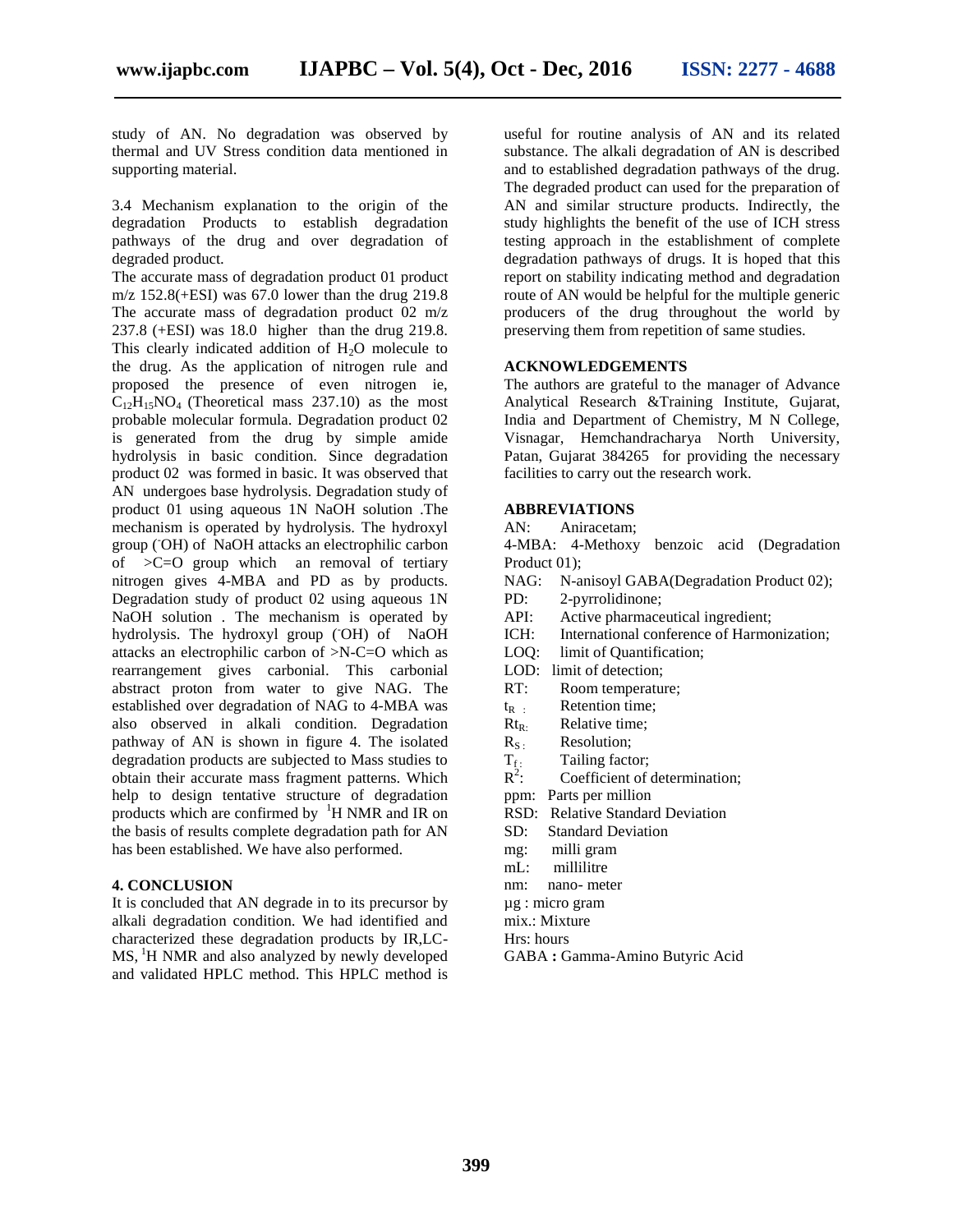#### **Table 1.** Summary of system suitability test with linearity,  $t_R$ (retention time), Coefficient of determination  $(R^2)$ , Y**intercept, and LOQ data for proposed Method validation (% Purity ) of Aniracetam**

| <b>Substance</b> | Range $(\mu g/mL)$       | $t_{R}$ retention | $Rt_{R.}$ | <b>Coefficient of</b> | Y-intercept           | <b>LOQ</b> | <b>LOD</b> | <b>SLOPE</b> |
|------------------|--------------------------|-------------------|-----------|-----------------------|-----------------------|------------|------------|--------------|
|                  |                          | time)             | (relative | determination         |                       |            |            |              |
|                  |                          |                   | time)     | $(\mathbb{R}^2)$      |                       |            |            |              |
| $AN$ (%Purity)   | 1 to 300                 | 6.51              |           | 0.999                 | $2775. \times +41.82$ | 0.019      | 0.0065     | 34648.73     |
|                  |                          |                   |           |                       |                       |            |            |              |
| Degradation      |                          | 8.44              | 0.84      | Resolution (Rs)       | ٠                     | ۰          | ۰          | $\sim$       |
| Product 01       | $\overline{\phantom{a}}$ |                   |           | 10.89                 |                       |            |            |              |
| Degradation      | $\overline{\phantom{a}}$ | 5.13              | 0.51      | Resolution (Rs)       | ٠                     | ۰          | ۰          | $\sim$       |
| Product 02       |                          |                   |           | 19.47                 |                       |            |            |              |

**Table 2 Degradation of analyte applying forced degradation.**

| <b>Stress condition</b> | Acidic      | Alkali | <b>Dxidation</b>   |
|-------------------------|-------------|--------|--------------------|
| $\%$                    | No.         | 100%   | Nο                 |
| Degradation             | Degradation |        | <b>Degradation</b> |

**Table 3**

#### **Summary of Accuracy, Recovery, Robustness and Stability test study data for proposed Method validation (% Purity) of AN**

| Parameter                   | <b>Condition</b>   | Data  | AN           |
|-----------------------------|--------------------|-------|--------------|
| Flow rate                   | $0.9$ mL/min       | % RSD | 1.82         |
|                             | $1.1$ mL/min       | % RSD | 1.58         |
| pH in Mobile Phase          | pH (1.9)           | % RSD | 0.50         |
|                             | pH (2.1)           | % RSD | 0.46         |
| Column tempeature           | $25^0C$            | % RSD | 1.41         |
|                             | $35^0$ C           | % RSD | 0.94         |
| Stability at <sup>0</sup> C | at RT<br>24hrs     | % RSD | 1.82         |
|                             | 48 hrs             |       | 2.60         |
|                             | At $5^0C$<br>24hrs |       | 0.78         |
|                             | 48 hrs             |       | 1.20         |
| Accuracy on level           | Data               |       |              |
| 75 %                        | % Recovery         |       | 97.65        |
|                             | % RSD              |       | 0.966        |
| 100 %                       | % Recovery         |       | 99.36        |
|                             | % RSD              |       | 0.983        |
| 125 %                       | % Recovery         |       | 100.20       |
|                             | % RSD              |       | 0.991        |
| LOQ                         | % Recovery         |       | 96.05        |
|                             | % RSD              |       | 0.951        |
| Precision study             | Method             | % RSD | 0.69<br>0.92 |
|                             |                    |       |              |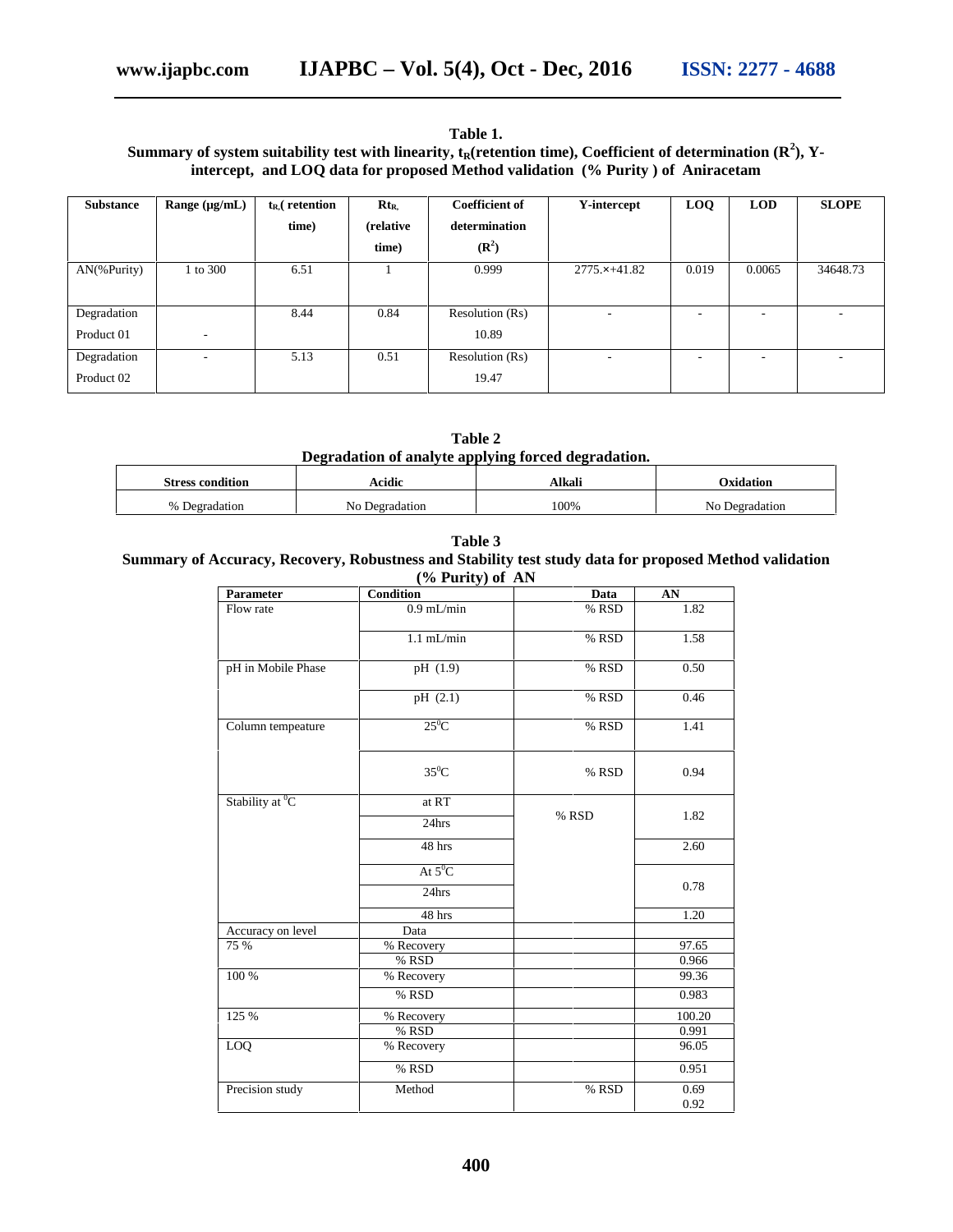#### **Table 4**

#### **Summary of forced degradation study data for proposed method of AN and purity, melting range FT-IR and Mass spectra data for degradation product 01(MBA), degradation product 02(NAG) Copies of FT-IR and Mass spectra chromatography are presented in sublimity figure.**

| Compound                          | Purity $(\% )$ | Melting<br>range $(^0C)$ | IR $(cm^{-1})$                                                                                                                                                               | $MS \, m/z$       | <b>Appearance and Physical</b><br><b>State</b> |
|-----------------------------------|----------------|--------------------------|------------------------------------------------------------------------------------------------------------------------------------------------------------------------------|-------------------|------------------------------------------------|
| Degradation<br>$product\ 01(MBA)$ | 99.9           | 182-185                  | $1022$ (CH bending), $1257$ (C-O<br>stretching), $1424$ (CH <sub>2</sub><br>bending), $1684$ (C=O<br>stretching), $2982$ (COO-H<br>stretching, very broad)                   | $152.8(+ESI)$     | Crystalline powder and<br>solid                |
| Degradation<br>$product\ 02(NAG)$ | 99.4           | 180-183                  | $1179$ (CH bending), $1256$ (C-O<br>stretching), $1430$ (CH <sub>2</sub><br>bending), $1706$ (CO-NH<br>stretching), 2927(COO-H<br>stretching), 3318(NH<br>stretching, spike) | 237.8<br>$(+ESI)$ | Crystalline powder and<br>solid                |

#### **Table 5**

#### **Summary of forced degradation study data for proposed method of AN and <sup>1</sup> H NMR spectra data for degradation product 01(MBA), degradation product 02(NAG)**

Assignments: s:singlet,d:doublet,t:triplet,p:pentet

Numbering of All compounds Shown in figure 3.

Copies of  $1$  H NMR spectra chromatography are presented in sublimity figure.

| <b>Position</b> | $\overline{H}$ NMR - (ppm)                                 |                                                |  |  |  |
|-----------------|------------------------------------------------------------|------------------------------------------------|--|--|--|
|                 | degradation product 01 (MBA)                               | degradation product 02(NAG)                    |  |  |  |
|                 |                                                            |                                                |  |  |  |
|                 | $3.829(s, 3H \text{ of } CH_3)$                            | $3.805(s, 3H \text{ of } CH_3)$                |  |  |  |
| $\mathfrak{2}$  | 7.0(d, 2H of CH, 7.041, 7.035, 7.029, 7.017, 7.012, 7.005  | 7.0(d, 2H of CH, 7.031, 6.995, 6.977)          |  |  |  |
| 3               | 7.9(d, 2H of CH, 7.915, 7.908, 7.903, 7.891, 7.886, 7.879) | 7.9(d, 2H of CH,                               |  |  |  |
|                 |                                                            | 7.907.7.887.7.830.7.812)                       |  |  |  |
| $\overline{4}$  | 12.627(s, 1H of OH)                                        | $8.332(s, 1H \text{ of NH})$                   |  |  |  |
| 5               |                                                            | $3.2$ (t,2H of CH <sub>2</sub> , 3.340, 3.254) |  |  |  |
| 6               | $\blacksquare$                                             | 1.740(p,2H of $CH2$ )                          |  |  |  |
| 7               |                                                            | $2.5$ (t, $2H$ of $CH2$ ,                      |  |  |  |
|                 |                                                            | 2.676, 2.509, 2.336, 2.267)                    |  |  |  |
| 8               |                                                            | $12.093(s, 1H \text{ of } OH)$                 |  |  |  |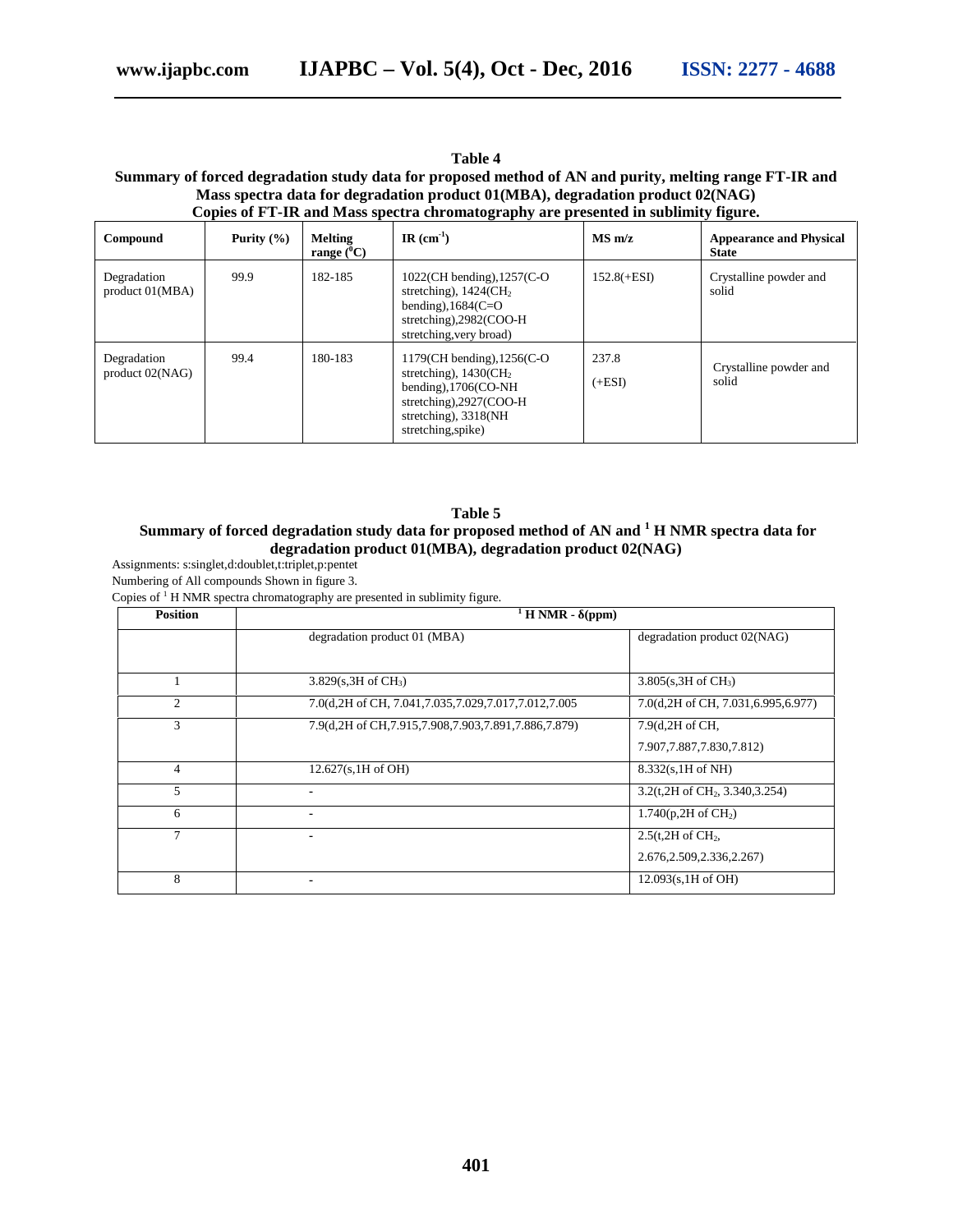

**Chromatograph Forced acid, alkali, oxidative , system suitability solution , test solution spiked with degradation products for HPLC method development and validation. chromatograph of (A) acidic degradation,(B) alkali degradation,(C) oxidative degradation,(D) system suitability solution,(E) test solution(F) test solution spiked with degradation products.**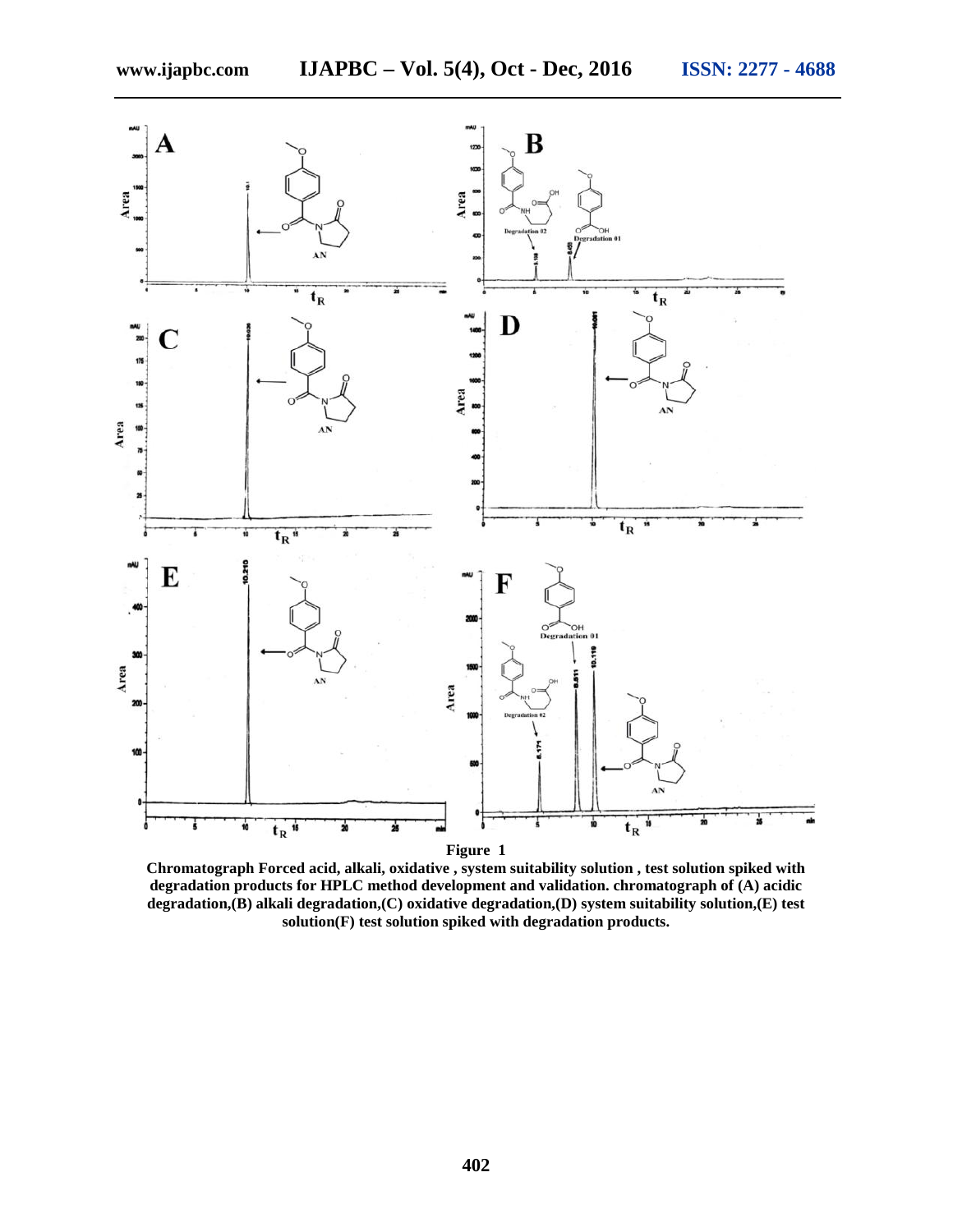



**Figure 2 Comparison of LC/MS spectra structures of (A)Degradation Product 01(MBA), (B) Degradation Product 02(NAG).**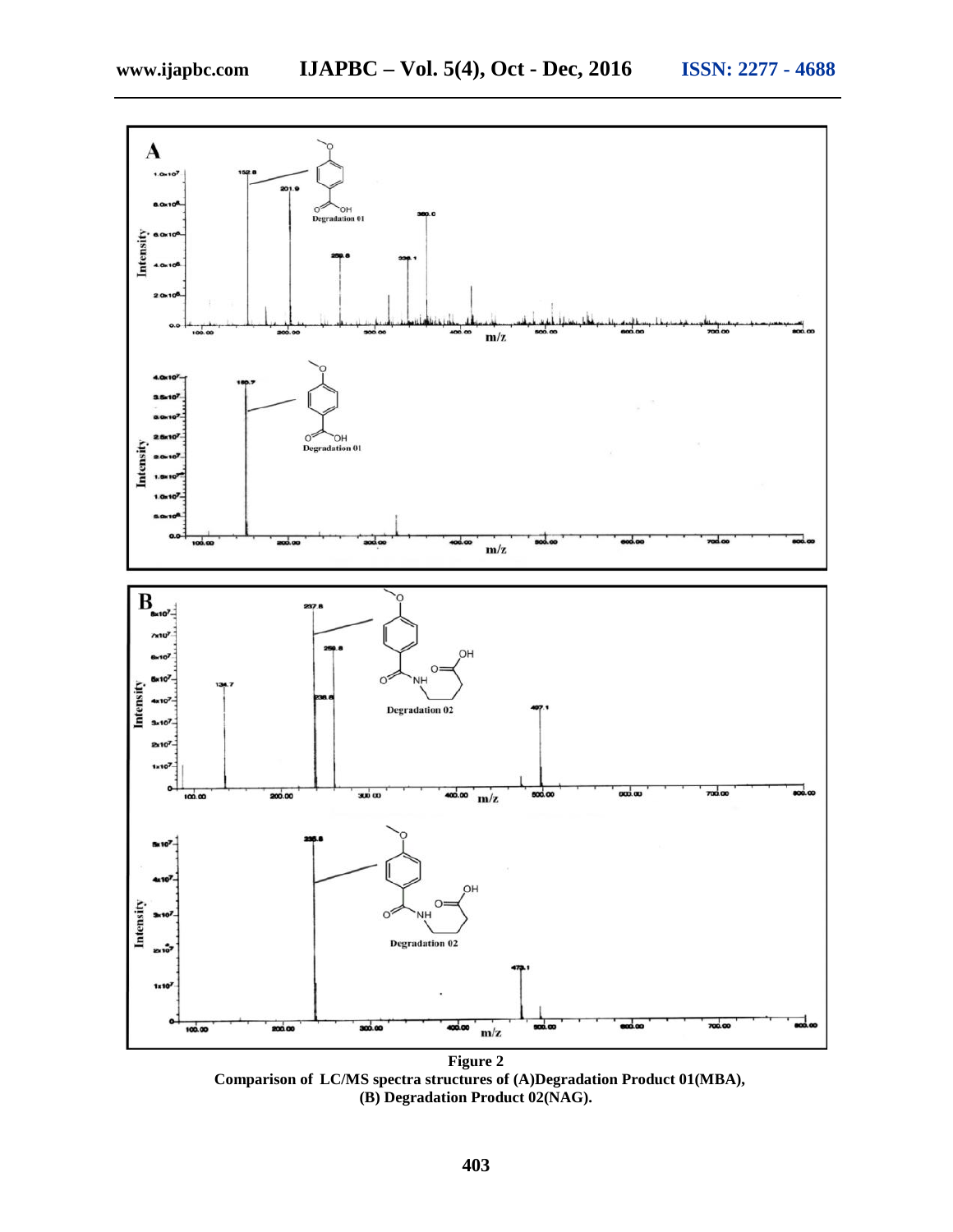

**Figure 3 Comparison of <sup>1</sup>H NMR and IR Spectra Structures of degradation product 01(MBA), degradation product 02(NAG).**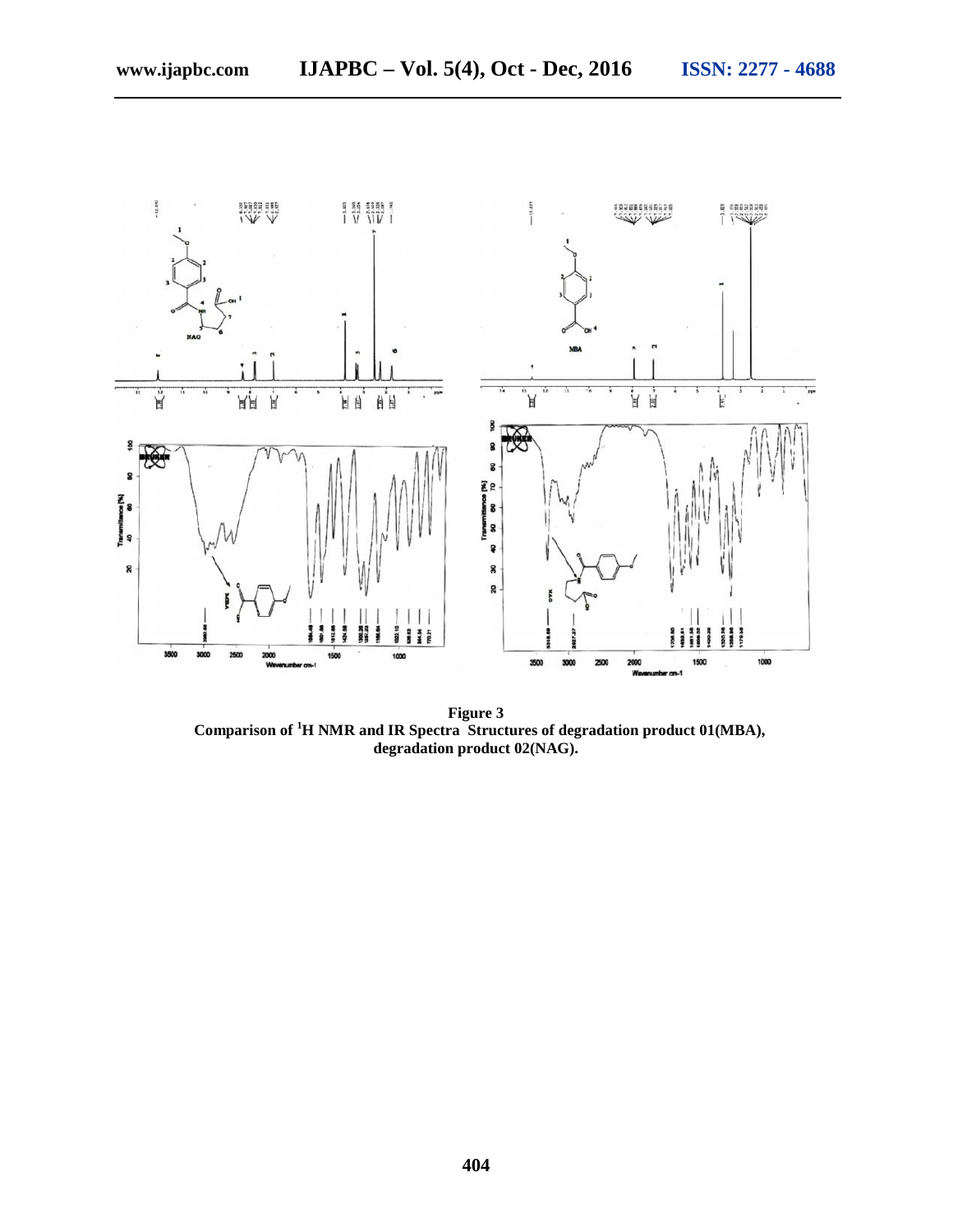

**Figure 4**

**Mechanism explanation to the origin of the degradation products, to establish degradation pathways of the drug and over degradation of degraded product. pathways reactions scheme structured numbering. (1 )AN, (2) 4-MBA, (3)PD, (4) NAG.**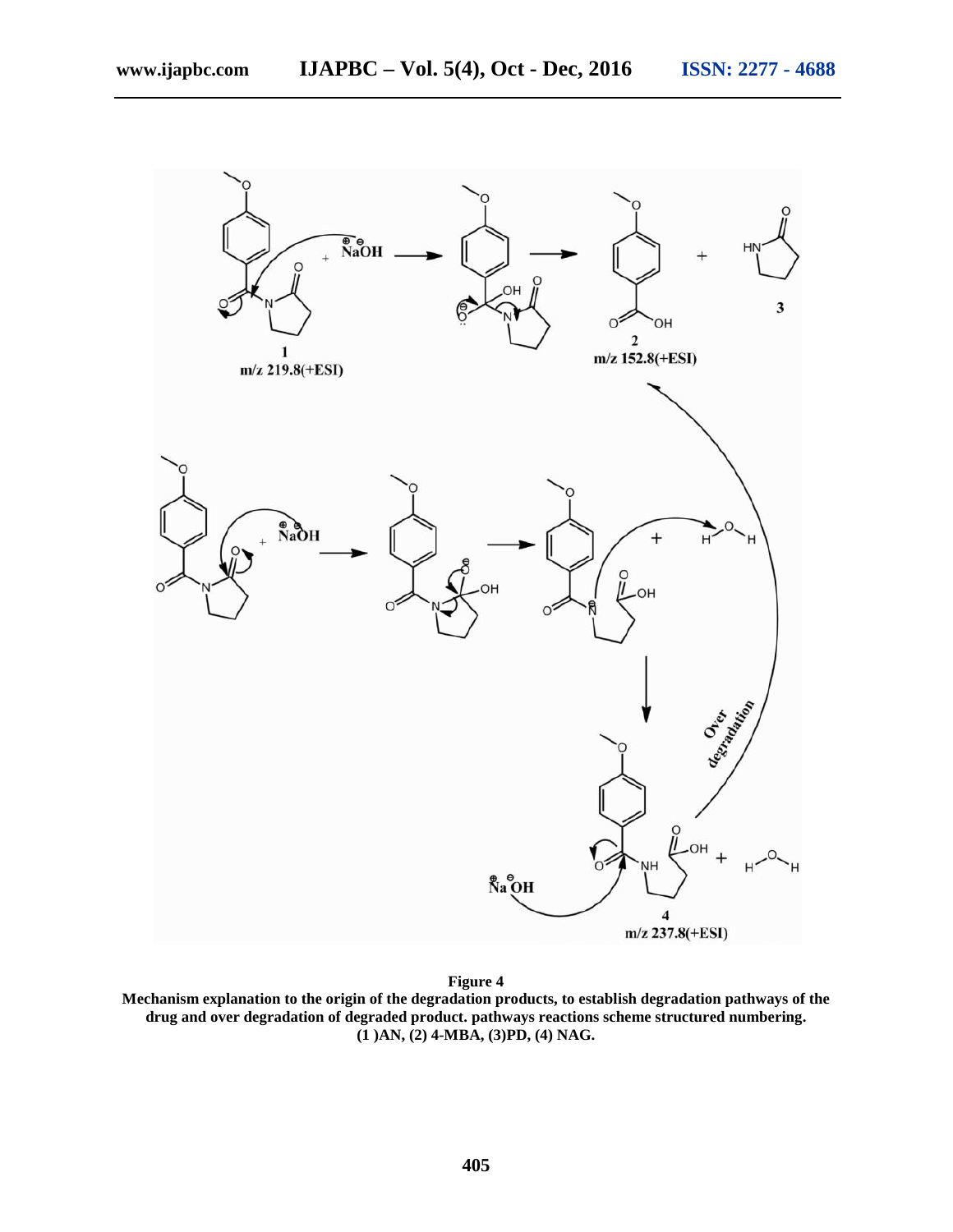#### **REFERENCES**

- 1. Guenzi A, Zanethi M. Determination of aniraectum and its main metabolites, N-anisoyl - GABA ,in human plasma by high performance liquid chromatography. J Chromatogr. 1990 Sep 14;530(2):397-406.
- 2. Zhang J, Liang J, Tian Y, Zhang Z, Chen Y. Sensitive and selective liquid chromatography tandem mass spectrometry method for the quantification of aniractam in humam plasma. J. chrometogr. B., 2007; 858(1-2): 129-134.
- 3. ICH guidelines , Q1A (R2) Stability Testing of New Drug Substances and Products(revision 2) , International Conference on Harmonization. Available from from :(http://www.fda.gov/downloads/regulatory information/Guidance's/ucm128204.pdf) 2003.
- 4. ICH, Specifications: Test Procedures and acceptance criteria for new drug substances and new drug products, International Conference on Harmonization, IFPMA, Geneva, 1999.
- 5. International Conferences on Harmonization of Technical Requirements for the Registration of pharmaceutical for human use(ICH) , Guideline Q2 (R) -validation of Analytical procedures; Text and Methodology (last reviewed at 3/1/2011)

www.emea.europa.eu/htms/human/ich/ichqualit y.htm

- 6. Nakamura K, Shirane M. Activation of the re ticulothalamic cholinergic path way by the major metabolites of aniracetam. Eur. J. pharmacol, 1999; 380: 81-89.
- 7. Ogiso T, Iwaki M, Tanino T, Ikeda K, Paku T, Horibe Y, Suzuki H. Pharmacokinetics of aniracetam and its metabolites in rats, J. pharm.science, 1998; 87(5): 594-598.
- 8. Ogiso T, Uchiyama K, Suzuki H, Yoshimoto M, Tanino T, Iwak M, Uno S. Pharmacokinetics of Aniracetam and its metabolites in rat brain. Pharm.Bull, 2000; 23(4): 482-486.
- 9. Endo H, Tajjima T, Yamada H, Lgata A, Yamamoto Y, Tsuchida H, Nakashima Y, Suzuki Y, Ikari H, Lguchi A. Pharmacokinetic study of aniracetam in elderly patients with cerebrovascular disease, Behav.Brain Res., 1997; 83(1-2): 243-244.
- 10. W. Dong, Modern HPLC for Practicing Scientists inter-science, New Jersy, USA: Wilely, 2003.
- 11. Nakamura K, Kurasawa M. Aniracetam restore motivation reduced by satiating in a choice reaction task in good rats. Pharmacol.biochem Behv., 2001; 68(1): 65-69.
- 12. Singh, s. and Bakshi,M, Guidance on conduct of stress test to determine inherent stability of drugs, Pharm Tech On-line 24, 12000.
- 13. Thomas W Elston, Ashvini Pandian, Gregory D Smith, Andrew J Holley, Nanjing Gao, and Joaquin N Lugo, Philip Allen. Aniracetam Does not Alter Cognitive and Affective Behavior in Adult C57BL/6J Mice, 2014; 9(8): e104443.
- 14. Alifiya s Rajkotwala, Shaikh sirajaddin S, Dr zarna R Dedania, Dr Ronak R, Dedania and Dr Vijendrasamy. QbD Approach to Analytical Method development and validation of Piracetam by HPLC. World journal of pharmacy and pharmaceutical sciences, 2016; 5(5): 1771- 1784.
- 15. Barkat K, Mahmuod Ahmad Muhummad usma, Muhammad sohail. Development of a simple chromatographic Method for the Determination of piracetam in human plasma and Its pharmacokinetic valuation. 2014; 64(7):384-8.
- 16. Kleemann A, Engle J, Kutscher B, Reichert D: Pharmaceutical Substance synthesis, Patents, Applications,4.Auflage,Thieme, ISBN 3-13- 115134-X, 2001.
- 17. De Villiers A, Lestremau F, Szucs R, Gelebart S David F and Sandra P. Evaluation of ultra performance liquid chromatography; part I possibilities and limitations, J chromatogr A, 2006; 1127(1-2): 60-69.
- 18. Mazzeo JR, Neue UD, Kele M and plumb RS. A new separation technique takes adantage of sub-2µm porous particles. Anal Chem, 2005; 77(23): 460A-467A.
- 19. Massart DL, Vandeginste BGM, Buydens LMC, De Jong S, Lewi PJ, Smeyers –verbeke J, Hand book of chrometrics and Quatimetrics. Part A, Elsevier, Amsterdam, 1997; 208-210.
- 20. Kazakevich Y, Lobrutto R, HPLC for pharmaceutical scientists, wiley and sons INc, New jersay USA, 2007; 455-491.
- 21. Li Y, Hu D, San Y. Content determination of aniracetam in aniracetam inclusion complese by HPLC. Artif. cells Blood substit. Biotechnol, 2009; 37(3): 143-145.
- 22. Eremin KO, Kudrin YS, Klodt PM, Raevskii KS. Effect of aniraectum on mono a minergic brain systemsin C57/bimice. Neuroctem J.I, 2007;1(1): 70-73.
- 23. Blessy M, Ruchi D.Patel, Prajesh N.Prajapati, Agrawal YK. Development of forced degradation and stability indicating studies of drugs -A review. Journal of pharmaceutical Analysis, 2006; 4(3 ): 159-165.
- 24. International Conference on Harmonization (ICH) of Technical requirements for the